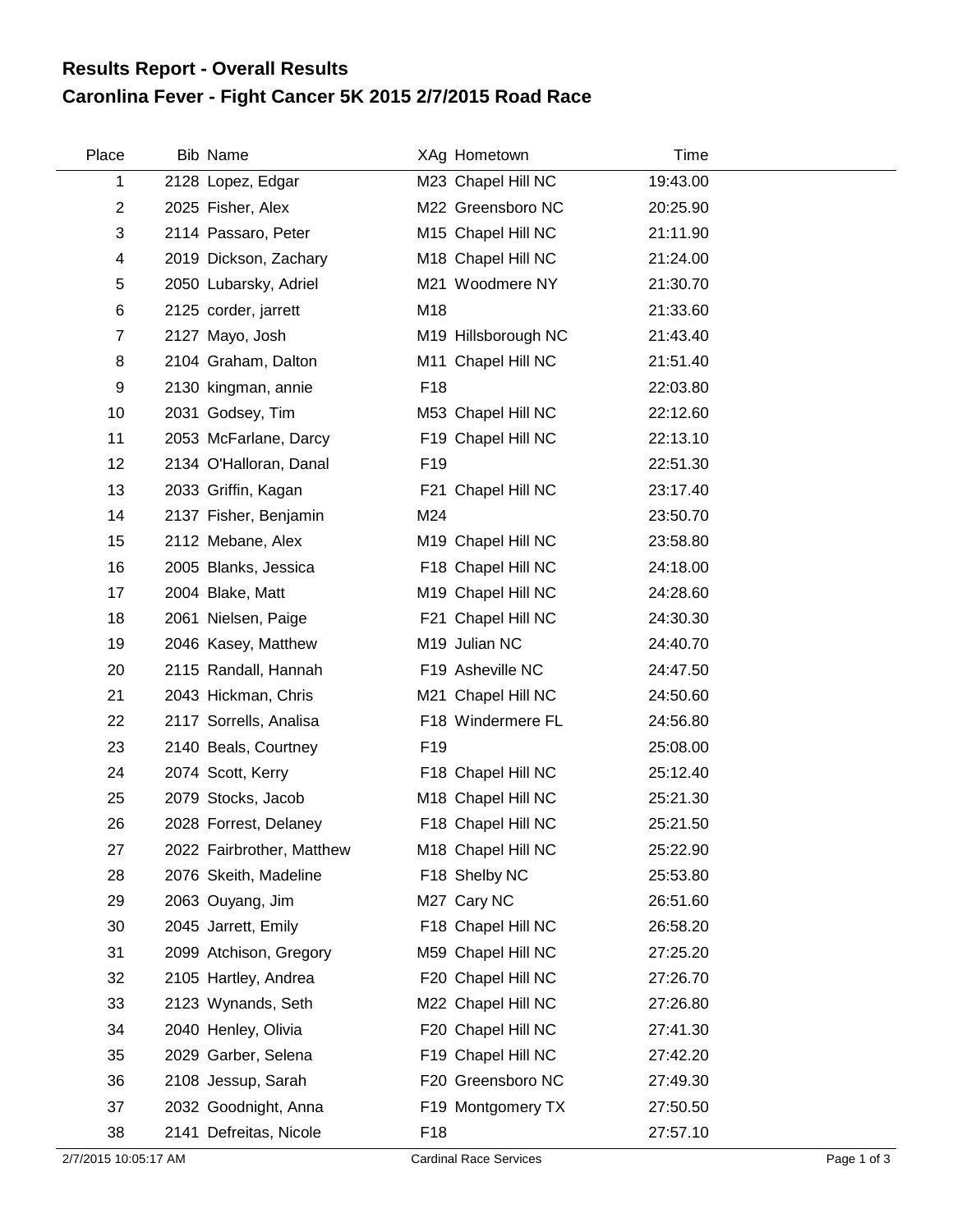| Place | <b>Bib Name</b>                |                 | XAg Hometown        | Time     |
|-------|--------------------------------|-----------------|---------------------|----------|
| 39    | 2039 Haynes, Jenny             |                 | F18 Chapel Hill NC  | 27:58.80 |
| 40    | 2093 White, Melissa            |                 | F18 Fletcher NC     | 28:20.80 |
| 41    | 2044 Jackson, Ashley           |                 | F18 Matthews NC     | 28:21.60 |
| 42    | 2078 Starnes, Ashley           |                 | F19 Wendell NC      | 28:21.60 |
| 43    | 2067 Rhash, Kevin              |                 | M18 Chapel Hill NC  | 28:26.00 |
| 44    | 2113 Mistele, Carolyn          |                 | F18 New City NY     | 28:29.20 |
| 45    | 2088 Walt, Sarah               |                 | F20 Chapel Hill NC  | 28:53.50 |
| 46    | 2086 Vreeland, David           |                 | M26 Chapel Hill NC  | 28:53.80 |
| 47    | 2132 weaver, clay              | F <sub>20</sub> |                     | 29:06.80 |
| 48    | 2121 Van Den Eynde, Mike       |                 | M51 Kennesaw GA     | 29:55.60 |
| 49    | 2109 Larkin, Emily             |                 | F21 Chapel Hill NC  | 30:02.80 |
| 50    | 2047 kirk, margaret            |                 | F21 Carrboro NC     | 30:10.30 |
| 51    | 2042 Hibbard, Sebastian        |                 | M18 Chapel Hill NC  | 30:29.00 |
| 52    | 2058 Mullis, Shelby            |                 | F19 Monroe NC       | 30:58.40 |
| 53    | 2009 Brown, Ariel              |                 | F18 Chapel Hill NC  | 31:02.20 |
| 54    | 2034 Haake, Brandon            |                 | M19 Chapel Hill NC  | 31:02.90 |
| 55    | 2066 Ressler, Kevin            |                 | M44 Chapel Hill NC  | 31:05.10 |
| 56    | 2018 Davidowitz, Jennie        |                 | F18 Chapel Hill NC  | 31:08.50 |
| 57    | 2035 Hamilton, Kenny           |                 | M21 Chapel Hill NC  | 31:11.50 |
| 58    | 2102 Gaines, Ross              |                 | M18 greensboro NC   | 31:22.70 |
| 59    | 2002 Bedsole, Emily            |                 | F19 Raleigh NC      | 31:40.70 |
| 60    | 2095 Worden, Danja             |                 | F20 Gibsonville NC  | 31:40.90 |
| 61    | 2026 Floyd, Erin               |                 | F17 Wake Forest NC  | 31:55.60 |
| 62    | 2027 Floyd, Rachel             |                 | F19 WAKE FOREST N   | 31:58.80 |
| 63    | 2089 Wayland, Emily            |                 | F19 Chapel Hill NC  | 33:19.00 |
| 64    | 2084 VanZomeren, Cindy         |                 | F24 newport news VA | 33:29.30 |
| 65    | 2124 brown, zack               | M26             |                     | 33:29.30 |
| 66    | 2135 Campbell, Ben             | M11             |                     | 33:58.70 |
| 67    | 2107 Jackson, Robert           |                 | M33 Chapel Hill NC  | 34:11.60 |
| 68    | 2054 Meyerhoeffer, Sallie Kate |                 | F19 Salisbury NC    | 34:16.50 |
| 69    | 2056 Minor, Jessi              |                 | F20 Chapel Hill NC  | 34:16.80 |
| 70    | 2136 Campbell, Ellery          | F <sub>9</sub>  |                     | 34:27.60 |
| 71    | 2024 Fender, EmmaRae           |                 | F18 Chapel Hill NC  | 34:28.70 |
| 72    | 2051 Manuel, Ashley            |                 | F34 Durham NC       | 34:36.40 |
| 73    | 2015 Carroll, Melissa          |                 | F18 Durham NC       | 34:36.70 |
| 74    | 2014 Carroll, Jessica          |                 | F23 Durham NC       | 34:38.00 |
| 75    | 2139 Campbell, Jamie           | M46             |                     | 34:39.00 |
| 76    | 2060 Nelson, Mary Britt        |                 | F20 Chapel Hill NC  | 34:42.00 |
| 77    | 2068 Ricks, Rachel             |                 | F19 Chapel Hill NC  | 34:57.00 |
| 78    | 2041 Hernandez, Alexy          |                 | F20 Chapel Hill NC  | 34:57.10 |
| 79    | 2013 Burgess, Emilie           |                 | F19 Chapel Hill NC  | 35:02.10 |